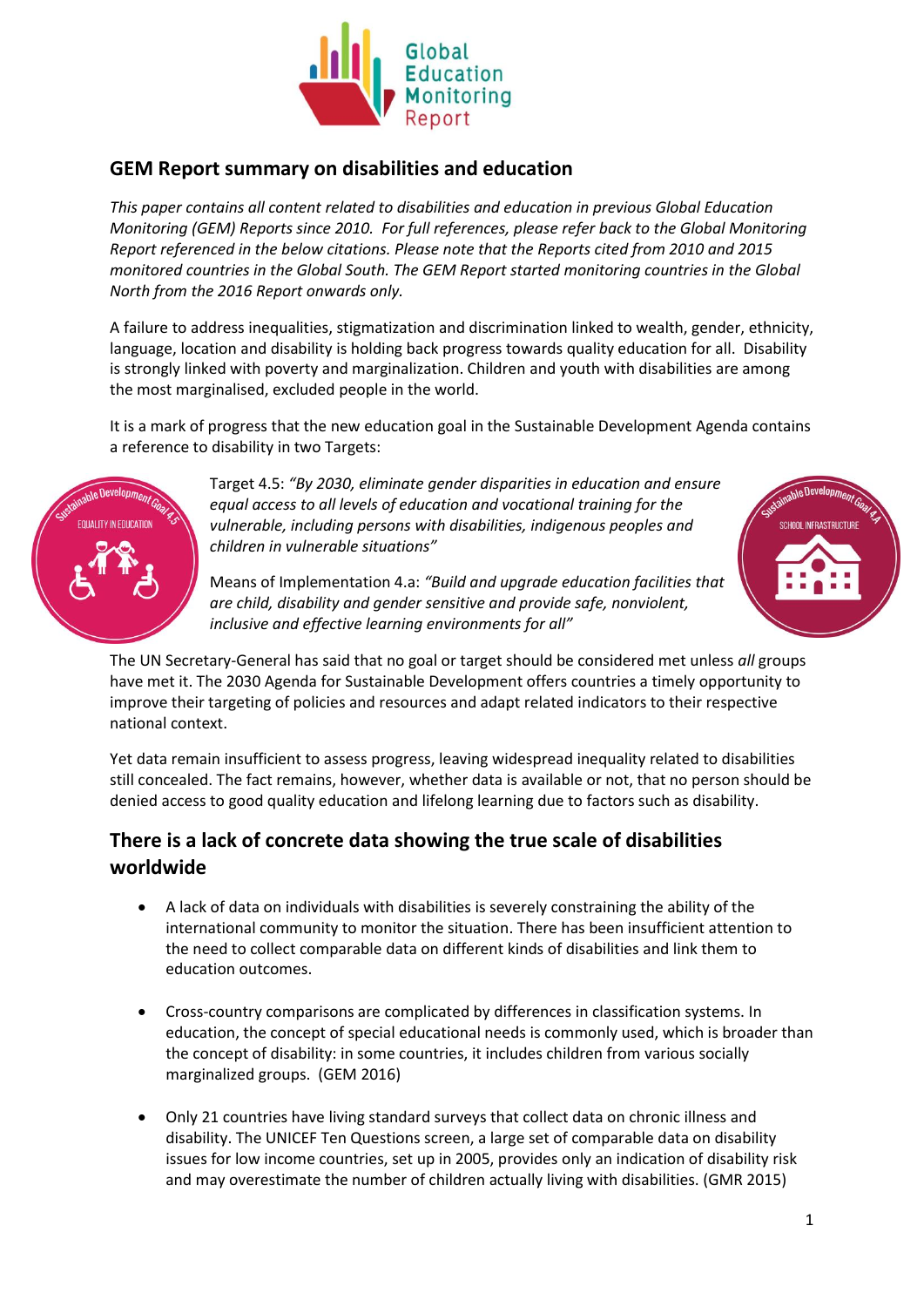

- Two approaches have sought to develop a common classification framework.
	- 1. In the first, the OECD asked countries to reorganize their national classification systems into three categories: (a) 'disabilities', which have organic origins and for which there is substantial agreement about categories (e.g. sensory, motor, severe, profound intellectual disabilities); (b) 'difficulties', which do not appear to have organic origins or to be directly linked to socio-economic, cultural or linguistic factors (e.g. behavioural difficulties, mild learning difficulties, dyslexia); and (c) 'disadvantages', which arise from socio-economic, cultural and/or linguistic factors (OECD, 2005b).

This approach resulted in unexpected variation. For example, under the tightly defined 'disabilities' category, the average percentage of primary education students who received additional resources in 2001 was 2.5%, but the range was from 0.5% in the Republic of Korea and Turkey to 6.1% in the United States. The range under the other two categories was much broader (e.g. an average of 2.1% of students with 'difficulties', ranging from zero in Italy to 19% in England, United Kingdom), revealing very different applications of the terms.

2. The second approach is the International Classification of Functioning, Disability and Health (ICF), adopted by the World Health Assembly in 2001. Based on the biopsychosocial model, which defines disability as a result of the interaction between the features of a person and those of the environment in which that person lives, ICF assesses disability in terms of: body functions and structures; activities (execution of tasks or actions) and participation (involvement in a life situation); and contextual factors.

The ICF covers a detailed framework of thousands of subdomains, which in practice are difficult to measure. A set of principles is recommended for an operational measure of disability in large-scale population surveys. Questions are to focus on functional limitations (instead of disability) and responses should be scaled, instead of a yes-no choice. The Washington Group on Disability Statistics, under the auspices of the United Nations Statistical Division, has tried to adapt the ICF framework into a module that assesses six adult functioning domains: seeing, hearing, walking, remembering/ concentrating, self-caring, and communicating.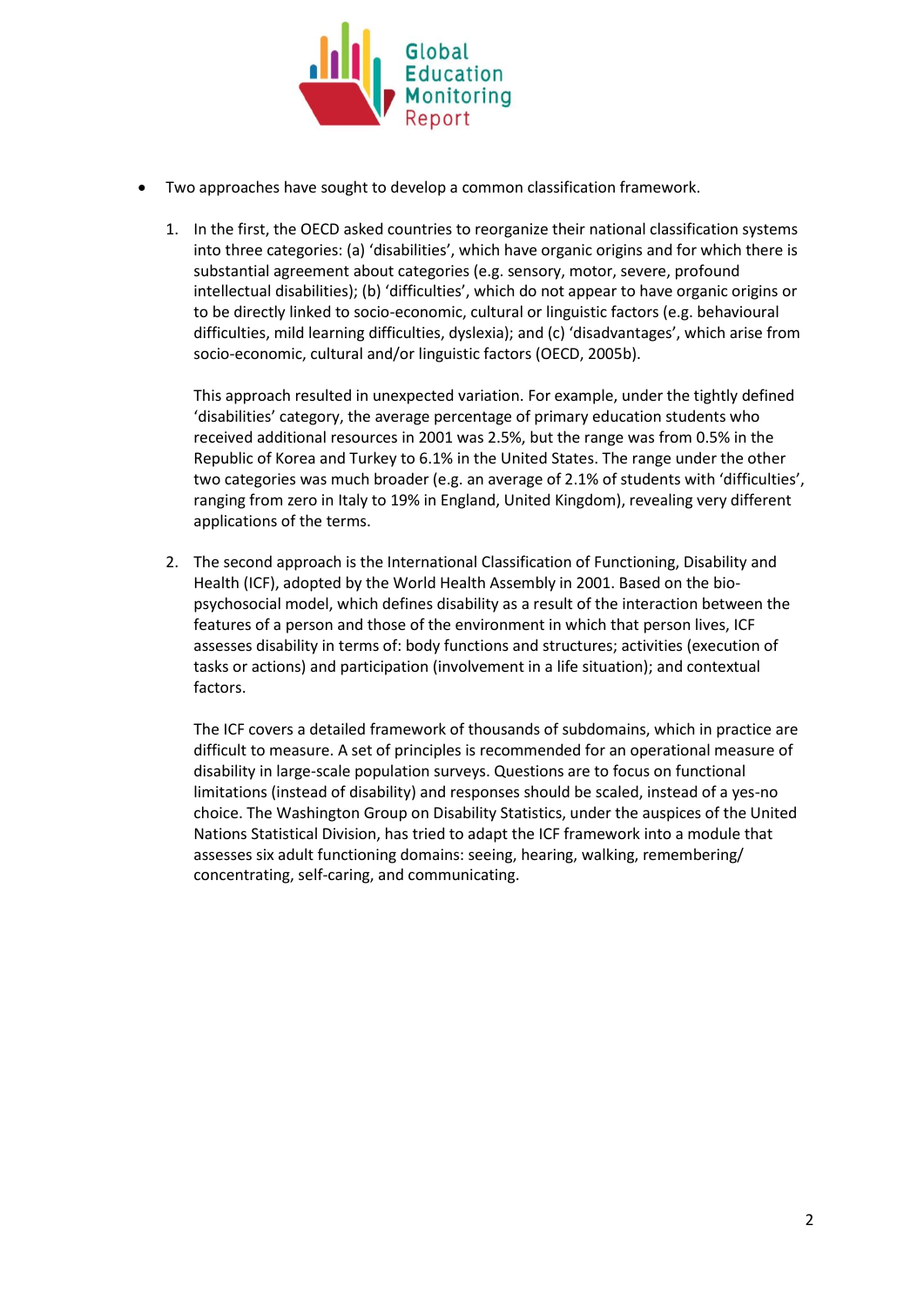

The Washington Group also recognized that assessing disability among children required different methodologies, so they developed the Module on Child Functioning together with UNICEF. It includes questions to be answered by mothers or primary caregivers of children aged 2 to 4 and 5 to 17. Assessed domains included seeing, hearing, mobility/walking, attention, learning, communicating, self-care, motor skills, emotions, behaviour, play, development of relationships and coping with change. Where appropriate, respondents are asked to compare the functional difficulties of their child with those of a child of similar age. [Table 14.3]

### **TABLE 14.3:**

Selected questions from the Washington Group/UNICEF **Survey Module on Child Functioning** 

| <b>Seeing domain</b>                                                                                                         |                                                                                                       |
|------------------------------------------------------------------------------------------------------------------------------|-------------------------------------------------------------------------------------------------------|
| 1a. Does (name) wear glasses?                                                                                                | (If no, skip to question 1c)                                                                          |
| 1b. When wearing his/her glasses, does<br>(name) have difficulty seeing?                                                     | Would you say (name) has: no difficulty, some difficulty,<br>a lot of difficulty or cannot do at all? |
| 1c. Does (name) have difficulty seeing?                                                                                      | Would you say (name) has: no difficulty, some difficulty,<br>a lot of difficulty or cannot do at all? |
| <b>Mobility domain</b>                                                                                                       |                                                                                                       |
| 2a. Does (name) use any equipment or<br>receive assistance for walking?                                                      | (If no, skip to question 2d)                                                                          |
| 2b. Without using his/her equipment or<br>assistance, does (name) have difficulty<br>walking 100/500 meters on level ground? | Would you say (name) has: no difficulty, some difficulty,<br>a lot of difficulty or cannot do at all? |
| 2c. When using his/her equipment or<br>assistance, does (name) have difficulty<br>walking 100/500 meters on level ground?    | Would you say (name) has: no difficulty, some difficulty,<br>a lot of difficulty or cannot do at all? |
| 2d. Compared with children of the same age,<br>does (name) have difficulty walking 100/500<br>meters on level ground?        | Would you say (name) has: no difficulty, some difficulty,<br>a lot of difficulty or cannot do at all? |
| <b>Coping with change domain</b>                                                                                             |                                                                                                       |
| 3. Does (name) have difficulty accepting<br>changes in his/her routine?                                                      | Would you say (name) has: no difficulty, some difficulty, a<br>lot of difficulty or cannot do at all? |

The module underwent extensive

cognitive and field testing between 2012 and 2016. For example, it was field tested with questions on 12 domains in Samoa as part of the 2014 DHS. It showed that 2.7% of 5- to 9 year-olds were unable to function at all in at least one domain, while 5.3% faced a lot of difficulty in at least one domain (Loeb, 2015). A parallel validation process is incorporating the module into the next round of UNICEF's MICS. In 2016, the development of guidelines for producing statistics on children with disabilities and a user manual with technical information for implementation are due to be completed.

Source: UNICEF (2016b)

 An operational measure of disability is important to keep the education challenges of individuals with disabilities high on the global agenda. But other steps are needed. To ensure that education is inclusive, teachers and school leaders must be better prepared and school infrastructures properly adapted to address the needs of individuals with disabilities. Monitoring these aspects is important to ensure that schools and teachers do not leave any learners behind.

# **Despite these challenges, significant success has been achieved in raising visibility of disability in education since the year 2000**

 International declarations, such as the Salamanca Statement (UNESCO, 1994) and the 2006 United Nations Convention on the Rights of Persons with Disabilities, have facilitated policy and advocacy for educating children with disabilities. Sustainable Development Targets 4.5 and 4.7 in the new 2030 Agenda also commit countries to ensure equal access to all levels of education and vocational training, regardless of disability status. Since 2000, global agencies and NGOs have developed inclusive education models and incorporated them into their education programming, with the broader goal of promoting inclusive societies. Several highprofile declarations in the past decade signaled growing regional interest in providing access to education for children with disabilities. (GMR 2015 and GEM 2016)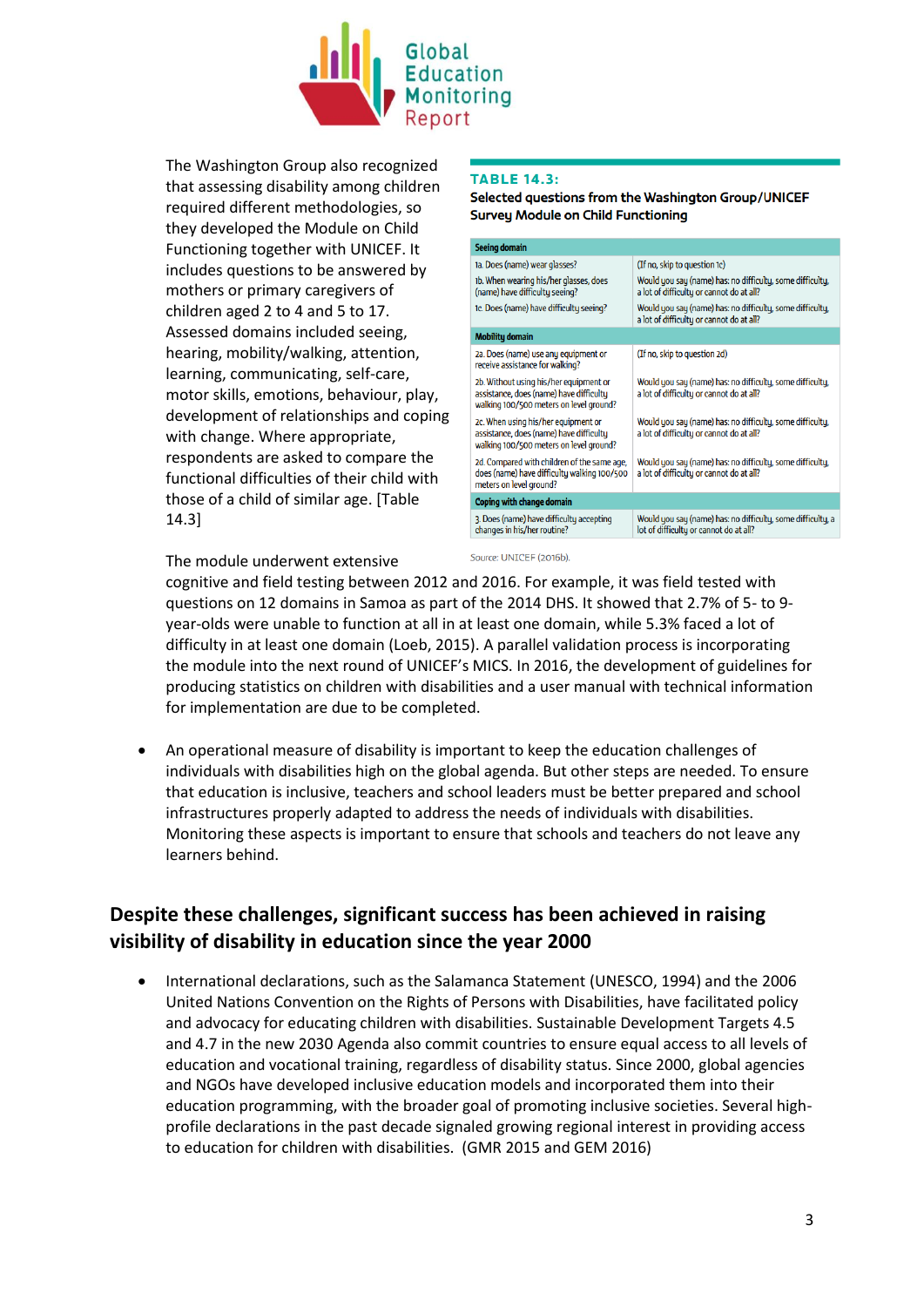

 The UK Department for International Development (DFID) has now committed to prioritizing disability-related programming and research, and the Global Partnership for Education has pledged to make disability a priority financing area in education planning (GMR 2015)

# **We know that marginalization is higher for children with disabilities, and disability is common.**

- While globally comparable, reliable data are notoriously difficult to obtain, one estimate is that 93 million children under age 14, or 5.1% of the world's children, were living with a 'moderate or severe disability'. Of these, 13 million, or 0.7% of the world's children, experience severe disabilities. (GMR 2013/4)
- *Around four in five children with disabilities are in developing countries*. At all ages, levels of both moderate and severe disability are higher in low- and middle-income countries than in rich countries. They are highest in sub-Saharan Africa. (GMR 2010)
- The scale of disabilities is often under-reported: To take one example, a 2004 census in Sierra Leone reported only 3,300 cases of mental impairment, while a detailed national survey the year before had estimated the real figure to be ten times higher. (GMR 2010)
- The OECD states that almost one-fifth of students may develop a special educational need during their schooling years. (GMR 2015)

# **Available data shows children with disabilities are less likely to attend and complete primary school**

- An estimated *one-third of all out-of-school children at the primary level have a disability* (GEM 2016)
- Aggregated analysis from 51 countries found a 10 percentage point gap in primary completion rates between people with and without disability, a likely underestimate given the undercounting of people with disabilities (GMR 2015).
- According to the World Health Survey, in 14 of 15 low and middle income countries, people of working age with disabilities were about one-third less likely to have completed primary school. (GMR 2013/4)
- Across 30 education systems in Europe, 4.6% of pupils were identified as having a special educational need in 2010. Yet monitoring is difficult because disability takes different forms and degrees. It was less than 2% in Sweden and almost 12% in Lithuania. Considerable variation can be observed even within one country – in the United Kingdom, it ranged from 2.8% in England to 7% in Scotland – and over time, with Estonia, for instance, reporting 19% of children having special educational needs in 2008 but 9% in 2010 when a different definition was used. (GEM 2016)
- A recent analysis conducted across 30 countries hosting Plan International sponsorship programmes found that children with disabilities were far less likely to attend school, had less accumulated schooling and were more likely to report a serious illness in the last year.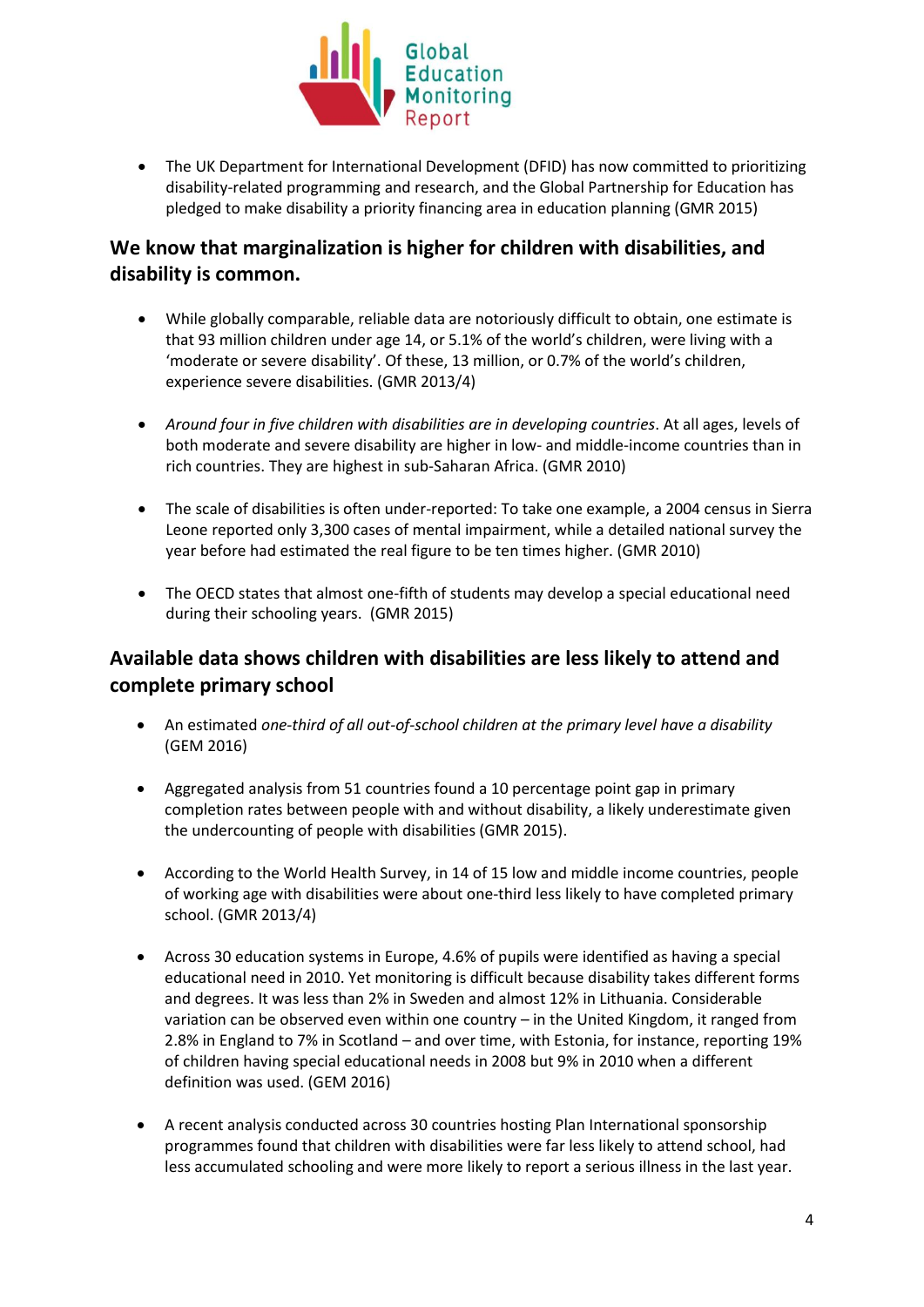

Children with hearing or visual impairments had better schooling outcomes compared with children with learning or communication impairments. (GMR 2015)

- An analysis of 15 lower income countries in Asia, Latin America and Africa using 2002–2003 data found that in a majority of the countries, disability was significantly associated with lack of primary school completion and employment, and higher health expenditure (GEM 2016)
- In Bangladesh, 30% of people with disabilities had completed primary school, compared with 48% of those with no disabilities. The corresponding shares were 43% and 57% in Zambia; 56% and 72% in Paraguay. (GMR 2013/4)
- According to a World Bank analysis of India's 2002 National Sample Survey, children with disabilities are five and a half times more likely to be out of school than those with no disabilities. Almost three-quarters of children in India with severe impairments are out of school, compared with about 35% to 40% among children with mild or moderate impairments. The most likely to be excluded are children with mental illness (two-thirds of whom never enrol in school) or blindness (over half never enrol). (GMR 2010)
- In Malawi and the United Republic of Tanzania, having disabilities doubles the probability of children never having attended school, and in Burkina Faso it increases the risk of children being out of school by two and a half times. (GMR2010)
- In Bulgaria and Romania, net enrolment ratios for children aged 7 to 15 were over 90% in 2002 but only 58% for children with disabilities (GMR2010)

### **Having a parent with a disability can affect a child's chances of going to school**

 Children whose parents have disabilities often face tensions between schooling and care demands at home. Having a poor parent with a disability increases the likelihood of 7- to 16 year-olds never having been to school by twenty-five percentage points in the Philippines and thirteen points in Uganda – a reminder of how poverty, disability and education interact. (GMR 2010)

### **Those with disabilities are more likely to be without basic literacy skills**

- In Uganda in 2011, around 60% of young people with no identified impairment were literate, compared with 47% of those with physical or hearing impairments and 38% of those with mental impairments.
- In the United States, an assessment found that those lacking basic literacy skills were more than twice as likely as an average adult to have multiple disabilities. (GMR 2012)
- In the United Republic of Tanzania, a survey found that the literacy rate for people with a disability was 52%, compared with 75% for people without a disability (GMR 2013/4)

# **Disability intersects with other disadvantages to exacerbate children's disadvantage**

**Poverty is both a potential cause and a consequence of disability**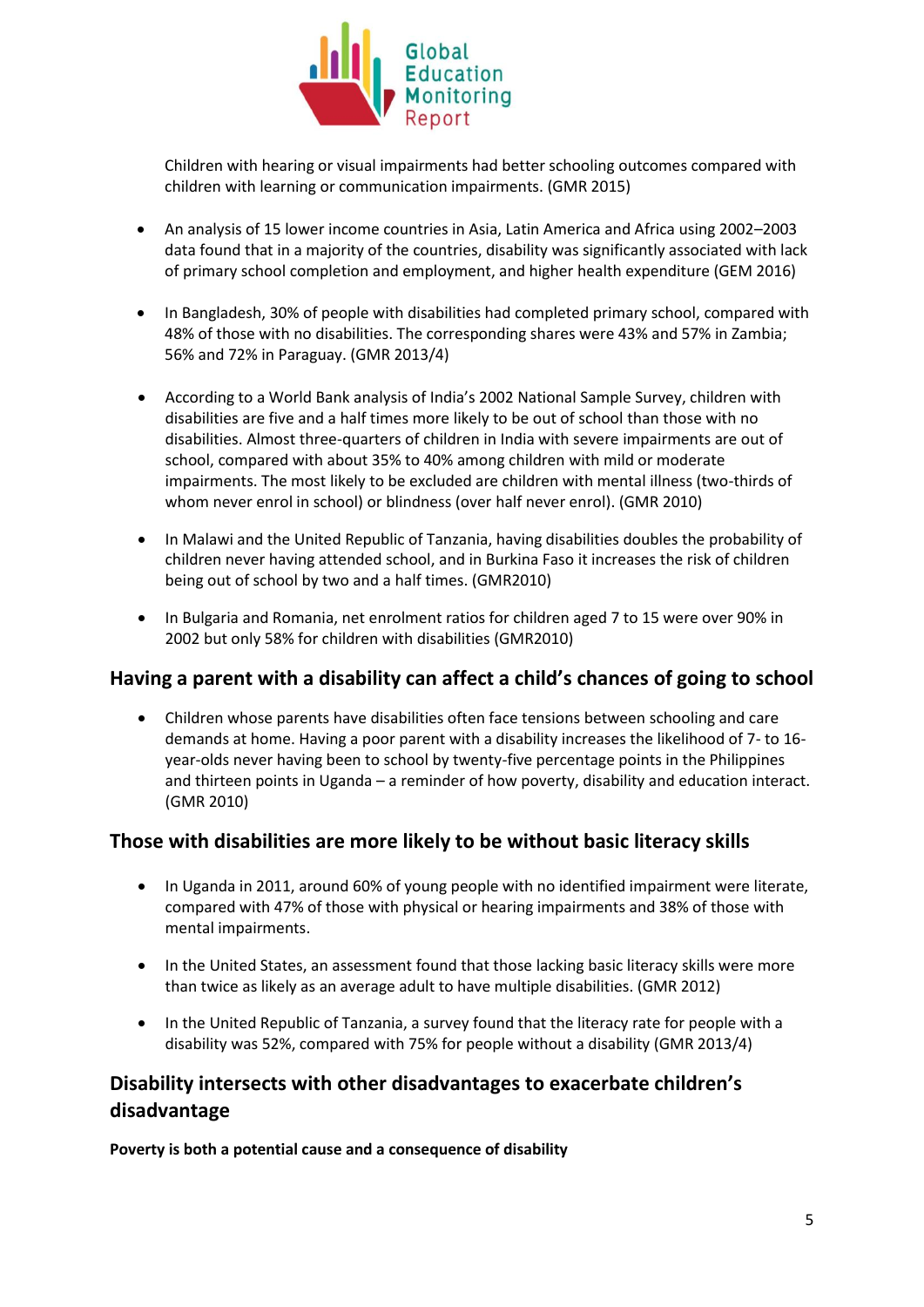

- In several countries, the probability of being in poverty rises in households headed by people with disabilities. In Uganda, evidence from the 1990s found that the probability was as much as 60% higher. (GMR 2010)
- Those with disabilities are much less likely to be working. Other family members may also be out of work (or school) to care for them. Inadequate treatment, along with poor families' inability to invest sufficiently in health and nutrition, reinforces the problems people with disabilities face. (GMR 2010)
- Very few young people in Kenya living with disabilities study beyond primary level. They face constraints in employment because of their low level of education, little or no adaptation of their workplaces, and limited expectations among families and employers. (GMR 2012)
- In Malawi and Swaziland, less than half of those aged 15 to 29 with disabilities had ever been to school, and employment rates among 15- to 29-year-olds were under 3% in Swaziland and 28% in Malawi. (GMR 2012)
- Kenya's 2008 National Survey on Persons with Disabilities found that 3.6% of youth aged 15 to 24 had disabilities. In the week preceding the survey, only 8% had worked for pay, and 14% had worked on the family business. Over 50% had not worked. (GMR 2012)
- A pilot survey conducted in 2009 in five urban areas of Sierra Leone found that 69% of people living with disabilities had no income at all, and 28% were living in households with no income. Youth aged 15 to 25 with disabilities were 8.5 times less likely to work than those without disabilities (GMR 2012)

### **Girls with disabilities can be especially marginalized.**

 Recent research from western Africa found that girls with disabilities faced increased isolation, stigmatization and discrimination; experienced a lack of schooling and other opportunities to participate in communal life; and were at particular risk of abuse, including forms of sexual violence

### **Disability intersects with gender to exacerbate children's vulnerability to violence**

 Research shows that disabled children are less likely to fend off attacks and are less likely to be believed when reporting incidences of violence. (GMR 2015)

### **Different disabilities create very different education-related challenges**

 Impairments that affect the capacity of a student to communicate and interact in ways considered normative in school can impose particularly high practical and social obstacles to participation in education. A closer look at national data often reveals markedly different consequences for various impairments: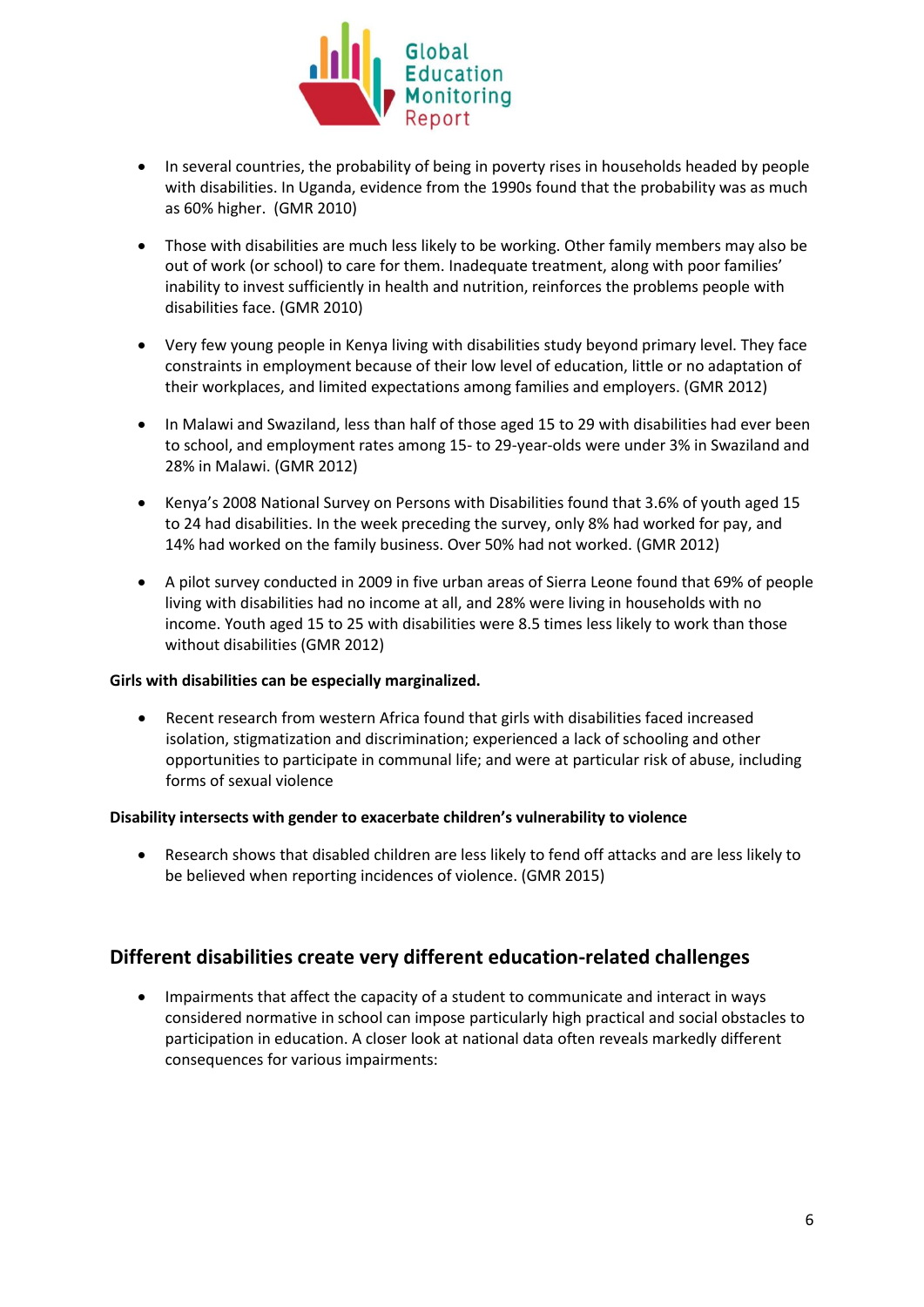

- o In Uganda, dropout rates are lower among children with visual and physical impairments than among those with mental impairments (GMR 2010)
- o In Burkina Faso, children reported as deaf or mute, living with a mental impairment or blind were far less likely to be enrolled in school than those with a physical impairment. In 2006, just 10% of deaf or mute 7- to 12-year-olds were in school. (GMR 2010)
- Since 2005, Multiple Indicator Cluster Surveys have used a tool with questions screening children aged 2 to 9 for the risk of various types of impairment.
	- o In Iraq, 10% of 6- to 9-year-olds with no risk of disability had never been to school in 2006, but 19% of those at risk of having a hearing impairment and 51% of those who were at higher risk of mental disability had never been to school. (GMR 2013/4)
	- o In Thailand, almost all 6- to 9-year-olds who had no disability had been to school in 2005/06, and yet 34% of those with walking or moving impairments had never been to school. (GMR 2013/4)

#### Burkina Faso's children with disabilities face deep

#### but varied levels of disadvantage

% of children aged 7 to 12 and 13 to 16 attending school, by nature of impairment. Burkina Faso, 2006



Source: Kobiané and Bougma (2009), based on data from the 2006 Burkina Faso census:<br>Recensement Général de la Population et de l'Habitation.

### Children at risk of disability face major barriers in gaining access to school

Percentage of children aged 6 to 9 who have never been to school, by type of impairment, selected countries, 2005-2007



Source: EFA Global Monitoring Report team calculations (2013), based on Multiple Indicator Cluster Surveys

### **Reaching children with disabilities will require increased financing**

- Additional resources are needed to provide teachers with specialized training and children with specially designed learning materials to realize their potential. Families may also require additional financial support. One study in Bangladesh found that the parents of children with disabilities faced costs for aids, appliances and health care that were three times the average household budget for raising children. (GMR 2010)
- Since the early 2000s, countries have used capitation grants, based on the number of students and other criteria, to finance school needs beyond teacher salaries. While some countries use enrolment data alone as the basis for capitation, others account for disadvantages faced by schools and families. Kenya's US\$14 per student capitation grant was to be used or textbooks, instructional materials and other costs, with a higher amount available for children with disabilities. (GMR 2015)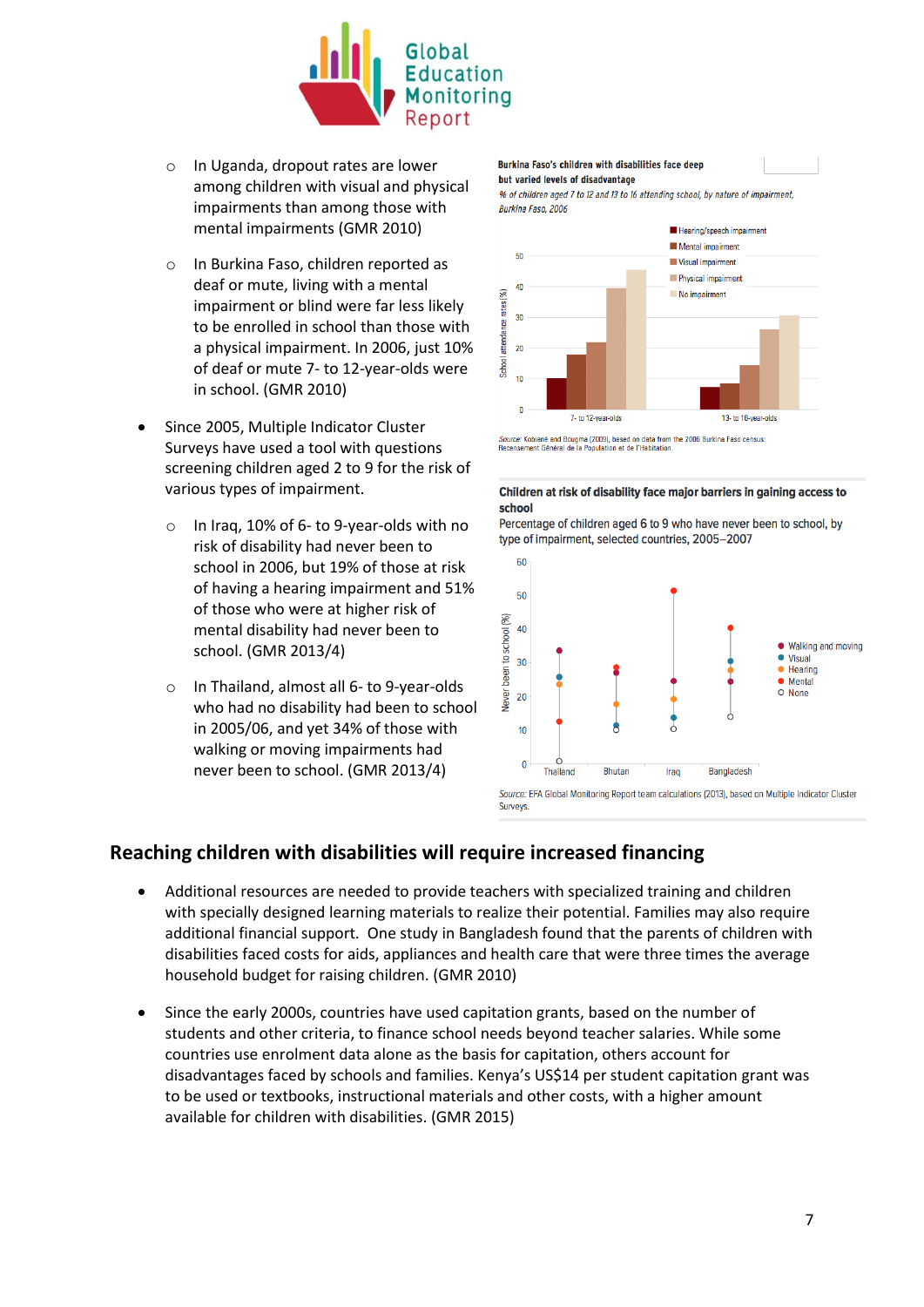

- As of 2014, 30 GPE grants have components related to supporting children with disabilities; in some cases, this has helped countries leverage support from other partners for mainstreaming and including children with disabilities. (GMR 2015).
- The long-term social and economic benefits of targeting public resources towards the marginalized far outweigh the costs. In Bangladesh, the reductions in wage earnings due to lower levels of education for people with disabilities are estimated to cost the economy US\$26 million per year; a further US\$28 million is lost when children forgo schooling to care for a disabled person. (GMR 2015)
- Schooling could also help close the poverty gap between adults with and without disabilities: across 14 developing countries, an additional year of schooling completed by an adult with a disability reduced the probability of their being in the poorest two quintiles by between 2% and 5%. (GMR 2015)

### **Education policies can counteract marginalization caused by disabilities**

- **1. Measuring progress in education must take into account all children, including those at risk for disabilities. This requires having measures based on nationally representative household surveys, rather than those only of children who are in school.**
	- A 2008 survey in the United Republic of Tanzania provided a detailed profile of impairments across the country. It found marked regional disparities and a higher incidence of disability in rural areas. (GMR2010)

### **2. Governments should develop inclusive curriculum can help break down barriers faced by children with disabilities in the classroom. Separating children from their peers or families is detrimental to their development and potential.**

- Integrating children with disabilities into existing public schools can break down the segregation that reinforces stereotypes. Moreover, special schools are often chronically underfunded and lack either skilled teaching staff or the equipment needed to deliver a good education. But integration is not a panacea. Children with severe disabilities may require highly specialized support. (GMR 2010)
- The majority of countries have begun transitioning to the social model of disability and inclusive education, although some still favour segregation. In Europe, while Cyprus, Lithuania, Malta, Norway and Portugal strongly encourage inclusive education, Germany and Belgium still rely on special education infrastructure. In practice, most countries have hybrid policies and are improving their inclusionary practices incrementally. (GMR 2015)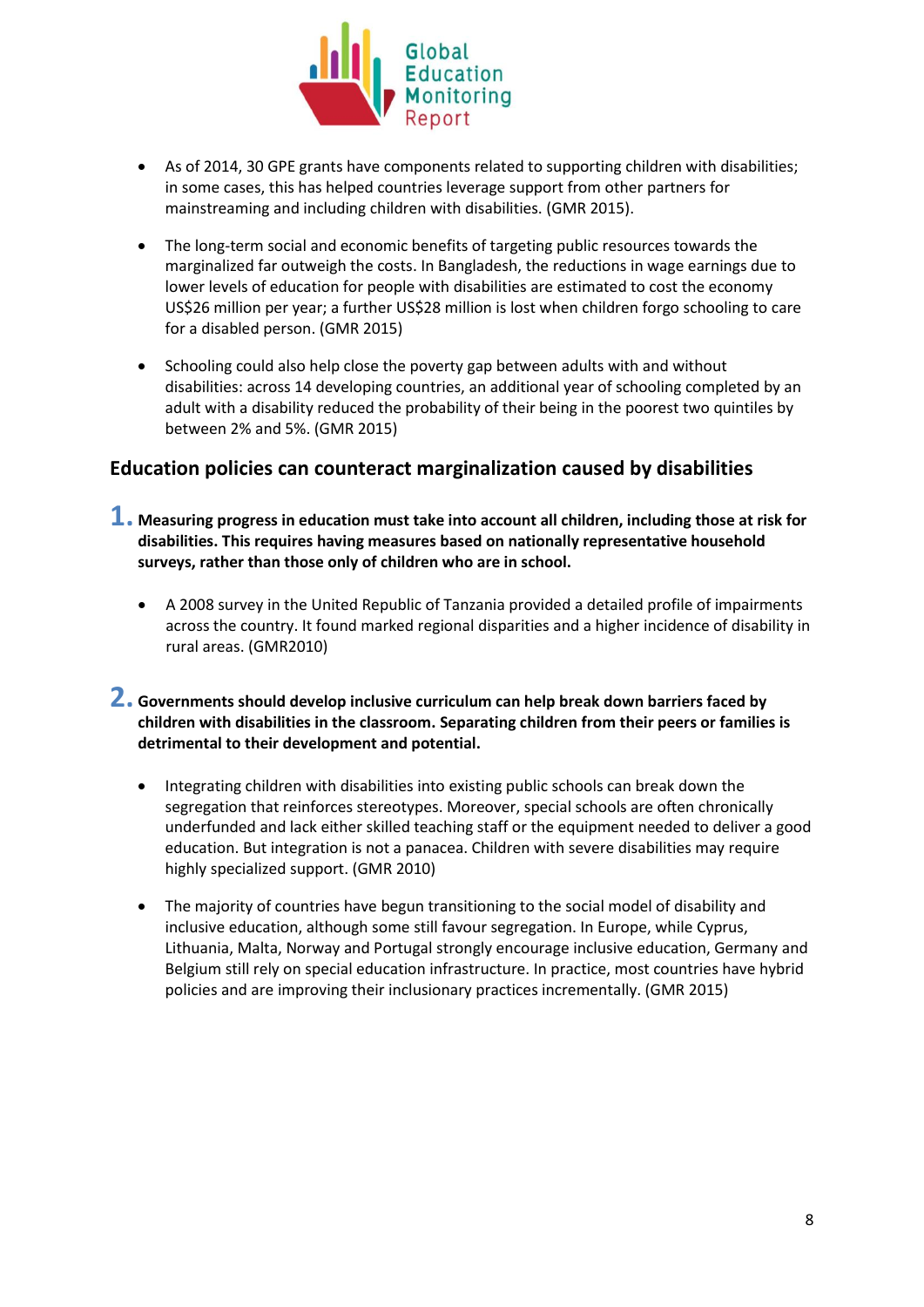

 More than 40% of students with special educational needs across 30 education systems in Europe were in special schools, but the share was more than 80% in **EIGUPE 14 R-**

Belgium and Germany and almost zero in Italy and Norway (GEM 2016) [Figure 14.8]

 Some countries provide excellent models. Finland has a holistic approach to improve inclusion. Through its education reforms, the number of elementary students in special education decreased from an already low 2.0% in 2000 to 1.3% in 2009. Its ambitious multisector policy programme, VAMPO, aims for major structural changes and initiatives that improve the overall context for addressing disabilities. (GMR 2015)

#### Percentage of pupils with special needs and percentage of those who attend special schools, selected educational systems in Europe, 2010 100 · Belgium, French community needs of pupils with special educational ne<br>in separate special shoots (%)<br>ප්රාය ද ද ද ද ද ද ප Germanu · Belgium, Flemish communitu  $\bullet$  Latvia Slovenia · · Netherlands Bulgaria · Poland istria · Hungary Luxembourg • Czech Rep. UK, England Denmark Switzerland ● Estonia Greece<br>Spain • France **OUK, Wales** UK. Scotland  $\overline{5}$ **A** Ireland • Finland  $\bullet$ Share Lithuania · • Portugal Malta Cyprus Sweden o Italy · Norwau  $\mathbf{0}$  $\overline{\mathbf{0}}$  $\overline{2}$  $\overline{6}$  $\bf8$  $10$  $12$ Share of pupils with special educational needs in total<br>compulsory education pupil population (%) Source: NESSE (2012).

Perceptions and responses to special educational needs

- Viet Nam has gradually developed adequately resourced, large-scale programmes, including strategies for curriculum reform and teacher training. Rural and urban pilot projects in the early 1990s offered relatively cost-effective teacher training and technical assistance for inclusion. The success of the pilot programmes helped policy-makers see new possibilities for disability-related inclusion, and encouraged the adoption of new laws and policies. However, a persistent challenge to policy implementation has been lack of clarity over the interpretation of and strategies for inclusive education. (GMR 2015)
- In India, the RTE and the main EFA programme, Sarva Shiksha Abhiyan, created opportunities for people with disabilities to be included in mainstream schools. National estimates of enrolment of children with special needs show a sharp increase, from 566,921 in 2002/03 to 2.16 million in 2007/08, and the percentage of schools with ramps increased from 1.5% in 2004 to 55% in 2012/13. However, a large share of children with disabilities still remains out of school. In 2012/13, it was estimated that, nationally, almost half the children with mental disabilities were out of school. Still, the advances reflect emerging political attention to children with disabilities. (GMR 2015)
- Several inclusive policies have been piloted in sub-Saharan African countries with international support, especially from DFID. In Rwanda, two projects funded through the Innovation for Education Fund aim at developing standards and norms for inclusive education, and increase ownership at the community level to increase education access. Some education projects in Ethiopia, Malawi and the United Republic of Tanzania provide needs-based support, build schools adapted for children with disabilities, support special teacher training, develop textbooks in Braille and carry out awareness campaigns on inclusion. (GMR 2015)
- Research in Eastern Cape, one of South Africa's poorest provinces, found that inclusive education produced significant gains, ranging from improved physical access to support for specialized teaching practices and increased admission of learners with disabilities. (GMR 2010)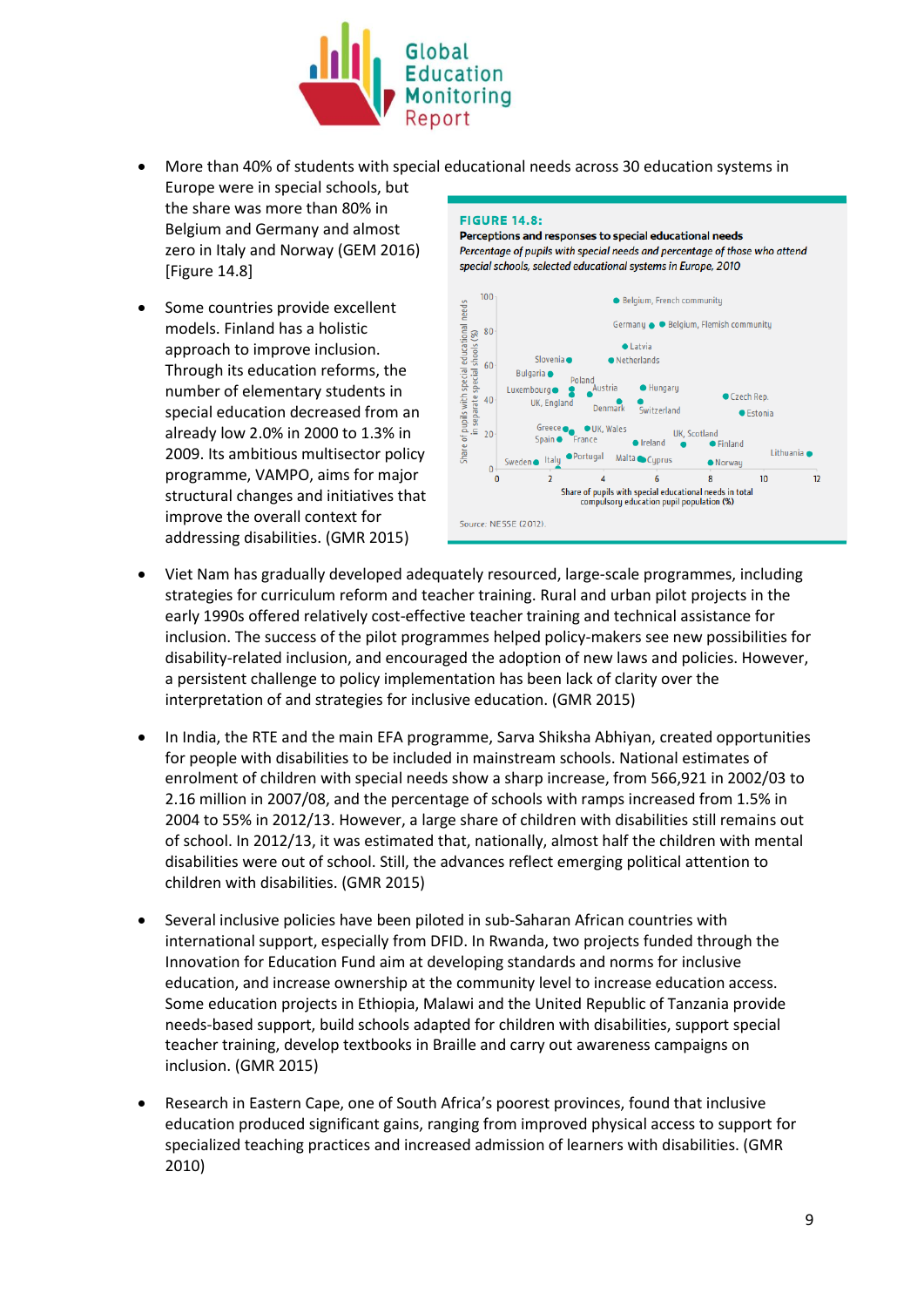

- In 2003, a Bangladeshi non-government organization, BRAC, established a pre-school and primary education programme aimed at increasing participation by children with mild special needs. Training teachers, providing equipment, adapting the curriculum and improving physical access, it had reached about 25,000 children by 2006. (GMR 2010)
- In Ethiopia, with the support of the NGO Handicap International, a school for deaf students operates as both a special school and a resource centre, supporting education for deaf learners in other schools and the development of sign language. (GMR 2010)
- In Canberra, Australia, curriculum reform aims to help teachers improve attitudes regarding students with disabilities, improve the quality of interactions between students with and without disabilities, and enhance the well-being and academic achievement of students with disabilities. (GMR 2013/4)
- Coordinated, multisector approaches can help. Jamaica is assessing children's special needs, rolling out an assessment tool nationwide in the 2014/15 school year to aid pre-primary teachers in identifying children who require extra support. (GMR 2015)

### **3. Teachers must be supported with training and pedagogical tools to help reach children with special needs:**

- Some NGOs and governments, including those of Uganda and the United Republic of Tanzania, have supported 'itinerant teaching' approaches, which enable specialized teachers, experienced in teaching children with disabilities, to reach a larger group of pupils in satellite schools, and support and train teachers. (GMR 2010)
- Teachers need training in inclusive education to help break down barriers caused by disabilities. The Lao People's Democratic Republic has a network of 539 schools that teach children with disabilities alongside their peers and provide specialized support. The schools give children with special needs opportunities to learn in an inclusive environment, partly through investment in specialized teacher training. (GMR 2010)

### **4. More teachers with disabilities should be hired to reduce marginalisation of children in the classroom**

 Teaching often fails to recruit enough qualified people with disabilities. Mozambique has been running teacher education programmes for visually impaired primary school teachers for more than ten years. Communities have become familiar with their children being taught by visually impaired teachers, resulting in a positive change of attitude and helping create a more welcoming environment for teachers and students with disabilities. (GMR 2013/4)

### **5. Early childhood services should be provided by multiple sectors so as to reach children early and comprehensively.**

 Disabled children are a significant proportion of those marginalized. For policies to be effective, they must target all children with disabilities and the multitude of contexts in which they live. The earlier disability is diagnosed, the better for children and their families.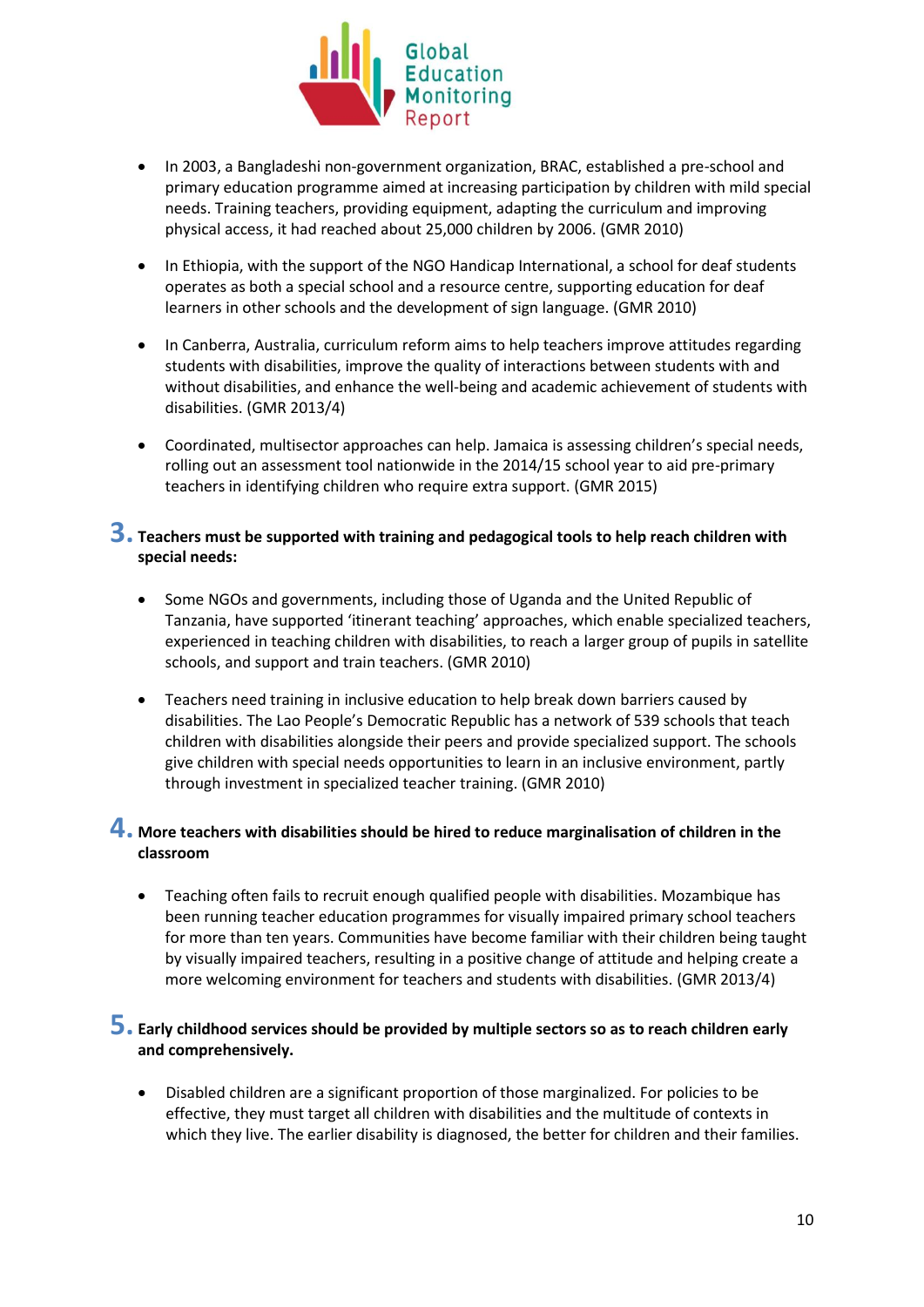

### **6. Approaches to support people living with disabilities should involve the community to alleviate societal barriers to progress.**

- Cultural discrimination can exacerbate the undercounting of disabled children, their lack of access to education and other opportunities to lead a fulfilling life. Along with efforts to improve data collection, approaches that involve the community, parents and the children themselves need to be encouraged, as they are more likely to provide sustainable, locally relevant solutions and foster a social model of inclusion. (GMR 2015)
- The Oriang Project in Kenya aimed to change the perceptions of teachers, parents and the wider community by training them about the principle of inclusion. Participative approaches to data collection, such as listening to personal stories of children with disabilities using audiovisual methods, as was done in a refugee programme in Jhapa, Nepal, have also been shown to facilitate children's integration in schools. (GMR 2015)

### **7. Countries should set minimum standards on the accessibility of schools for children with disabilities**

- Due to lack of consensus on a definition and often limited monitoring capacity, it is hard to know how many school facilities are accessible to children with disabilities. UNICEF has designed an Inclusive Education Rating System tool, which includes the physical environment as a key dimension, to enable specialists to assess national policy and the school system. UNICEF has also developed criteria on which to base assessments at the school level, including detailed guidance on getting to, entering and moving through the school; using water, sanitation and recreational facilities; and developing school evacuation safeguards. (GEM 2016).
- Article 9 of the 2006 Convention on the Rights of Persons with Disabilities calls on countries to '[d]evelop, promulgate and monitor the implementation of minimum standards and guidelines for the accessibility of facilities and services open or provided to the public' and explicitly refers to schools. A review in Asia and the Pacific found that at least 25 of 36 countries had such standards for buildings, public transport or both. (GEM 2016)
- In South Africa, the Department of Basic Education issued a comprehensive set of legally binding norms and standards for all public schools in 2013. They include universal design principles on minimum space, toilets and parking spots for children with disabilities and are to be followed in all future construction work. However, the presence of standards is not sufficient. While South Africa has a National Education Infrastructure Management System, it does not appear to monitor implementation of the standards with respect to disability. Civil society groups do, however, conduct social audits and point to cases where schools do not meet the norms and standards. (GEM 2016)
- Many schools, particularly in remote rural areas or in urban slums, are physically inaccessible to some children with disabilities. In 2005, just 18% of India's schools were accessible to children with disabilities in terms of facilities such as ramps, appropriately designed classrooms and toilets, and transport. (GMR 2010)
- In India, the Sarva Shiksha Abhiyan programme, promoting education for all, supports ramps, railings and modification in toilets and provides manuals to village education committees.